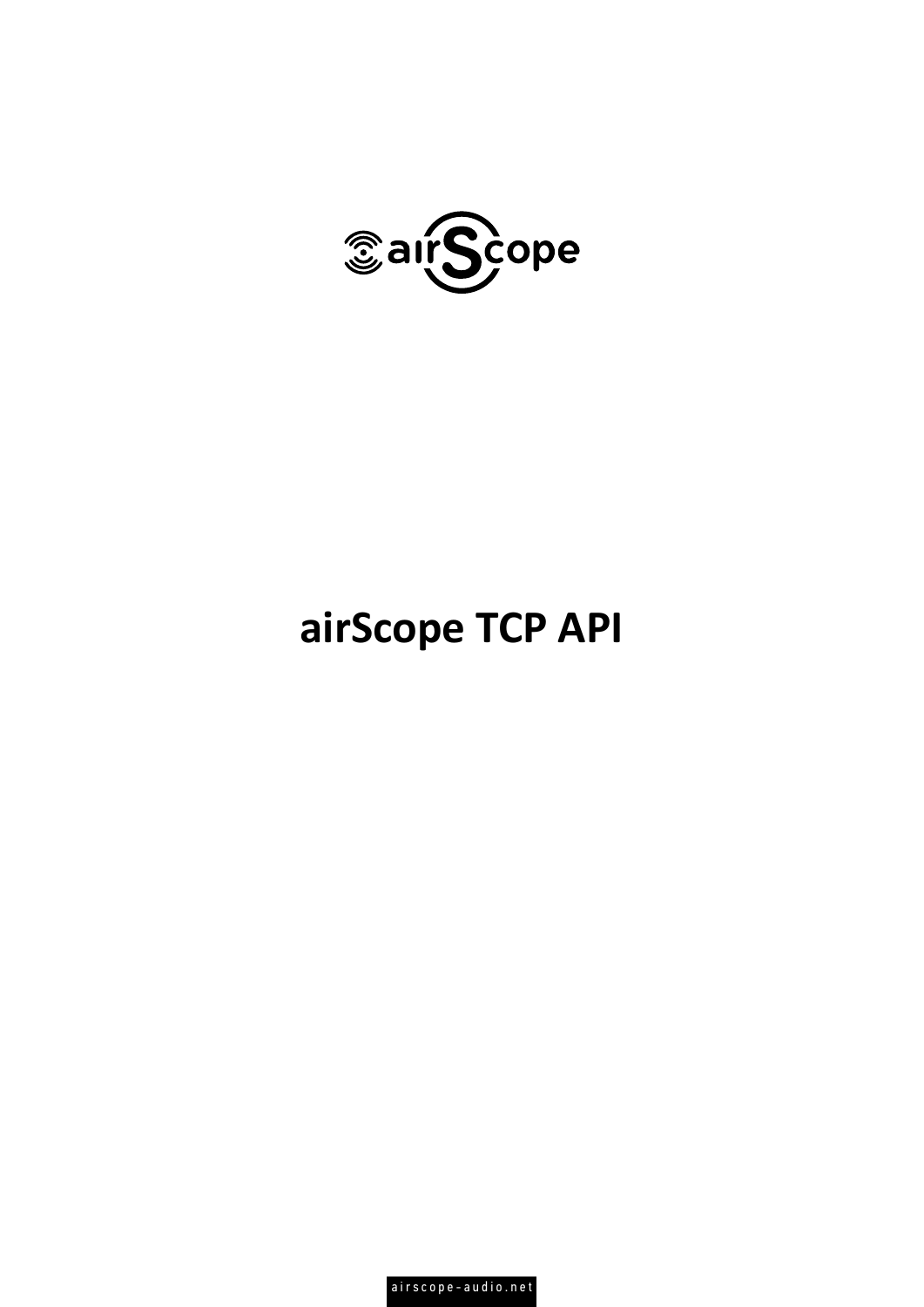

#### **Connection**

method: TCP, port: 8899 time gap for 2 commands need to be more than 200ms

### Data Format

| header   | 4 | 0x18, 0x96, 0x18, 0x20                                                                                    |
|----------|---|-----------------------------------------------------------------------------------------------------------|
| length   | 4 | little endian int, length of the payload.eg: 0x0b, 0x00, 0x00, 0x00,<br>means payload length is 11 bytes. |
| checksum | 4 | lit t le endian int, sum of all payload bytes.eg: 0xc1, 0x02, 0x00, 0x00                                  |
| reserved | 8 | 0x00, 0x00, 0x00, 0x00, 0x00, 0x00, 0x00, 0x00                                                            |
| payload  | N | commands send to device.                                                                                  |

Example to set volume to 50%, need to send the following bytes:

0x18, 0x96, 0x18, 0x20, 0x0b, 0x00, 0x00, 0x00, 0xc1, 0x02, 0x00, 0x00, 0x00, 0x00, 0x00, 0x00, 0x00, 0x00, 0x00, 0x00, 0x00, 0x4d, 0x43, 0x55, 0x2b, 0x56, 0x4f, 0x4c, 0x2b, 0x30, 0x35, 0x30

#### Data Payload

| payload                     | description                                                                                                                                                          |
|-----------------------------|----------------------------------------------------------------------------------------------------------------------------------------------------------------------|
| MCU+VOL+GET                 | Get current volume, will ret urn current volume                                                                                                                      |
| MCU+VOL+NNN                 | Set system volume, will return current volume                                                                                                                        |
| $MCU+MUT+NNN$               | Mute, '000' to unmute, '001' to mute, will return mute status                                                                                                        |
| MCU+PAS+EQSe<br>t:treble:n& | set treble: $n=0-9$ , middle is 5.                                                                                                                                   |
| MCU+PAS+EQSe<br>t:bass:n&   | set bass: $n=0-9$ , middle is 5.                                                                                                                                     |
| MCU+PAS+EQG<br>et &         | get current treble and bass value, will return with message                                                                                                          |
| MCU+POW+OFF                 | Power off                                                                                                                                                            |
| $MCU + PI M + NNN$          | Set current source, ensure the source exists.<br>'000': wifi mode, and will resume the last playlist<br>'004': local USB<br>'005': AUX/LINE-IN<br>'006': Bluet oot h |

airscope-audio.net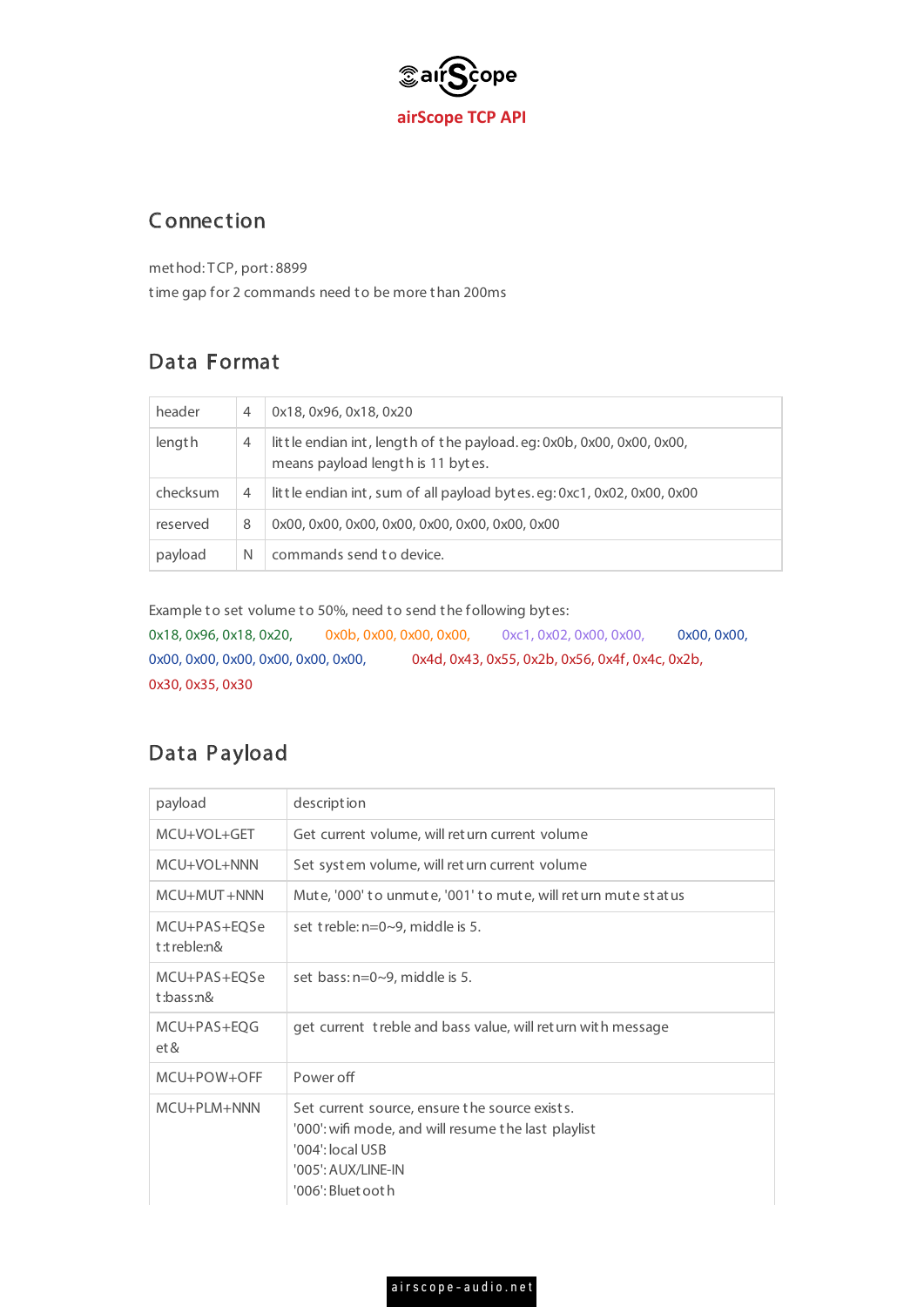

|             | '008': Optical                                                                                                                                |
|-------------|-----------------------------------------------------------------------------------------------------------------------------------------------|
| MCU+PLM+GET | Get current source, will ret urn source message                                                                                               |
| MCU+PLY+PUS | play/pause, will ret urn mute and play status                                                                                                 |
| MCU+PLY-PUS | pause, will ret urn mute and play status when changed to paused,<br>or else no ret urn                                                        |
| MCU+PLY-PLA | play, will return mute and play status when changed to playing<br>state, or else no return                                                    |
| MCU+PIY-STP | stop, clear the playlist and stop playing, will return mute and play<br>status                                                                |
| MCU+PLY+GET | Get play status, will return play status                                                                                                      |
| MCU+PLY+NXT | next, available when playing list, will return mute and play status<br>when successed.                                                        |
| MCU+PLY+PRV | prev, available when playing list, will return mute and play status<br>when successed.                                                        |
| MCU+KEY+NNN | play preset, '001' for preset #1, will ret urn mute and play and key<br>status when successed, and will return AXX+KEY+NIL when no<br>preset. |
| MCU+KEY+NXT | play next preset, same ret urn with MCU+KEY+NNN                                                                                               |
| MCU+PLP+XXX | set play mode<br>'000': loop all<br>'001': single loop<br>'002': shuffle<br>other: no loop                                                    |
| MCU+DFV+GFT | ret urn device information                                                                                                                    |
| MCU+MEA+GET | ret urn playback met a dat a                                                                                                                  |
| MCU+PINFGET | request for playback status, will return AXX+PLY+INF                                                                                          |